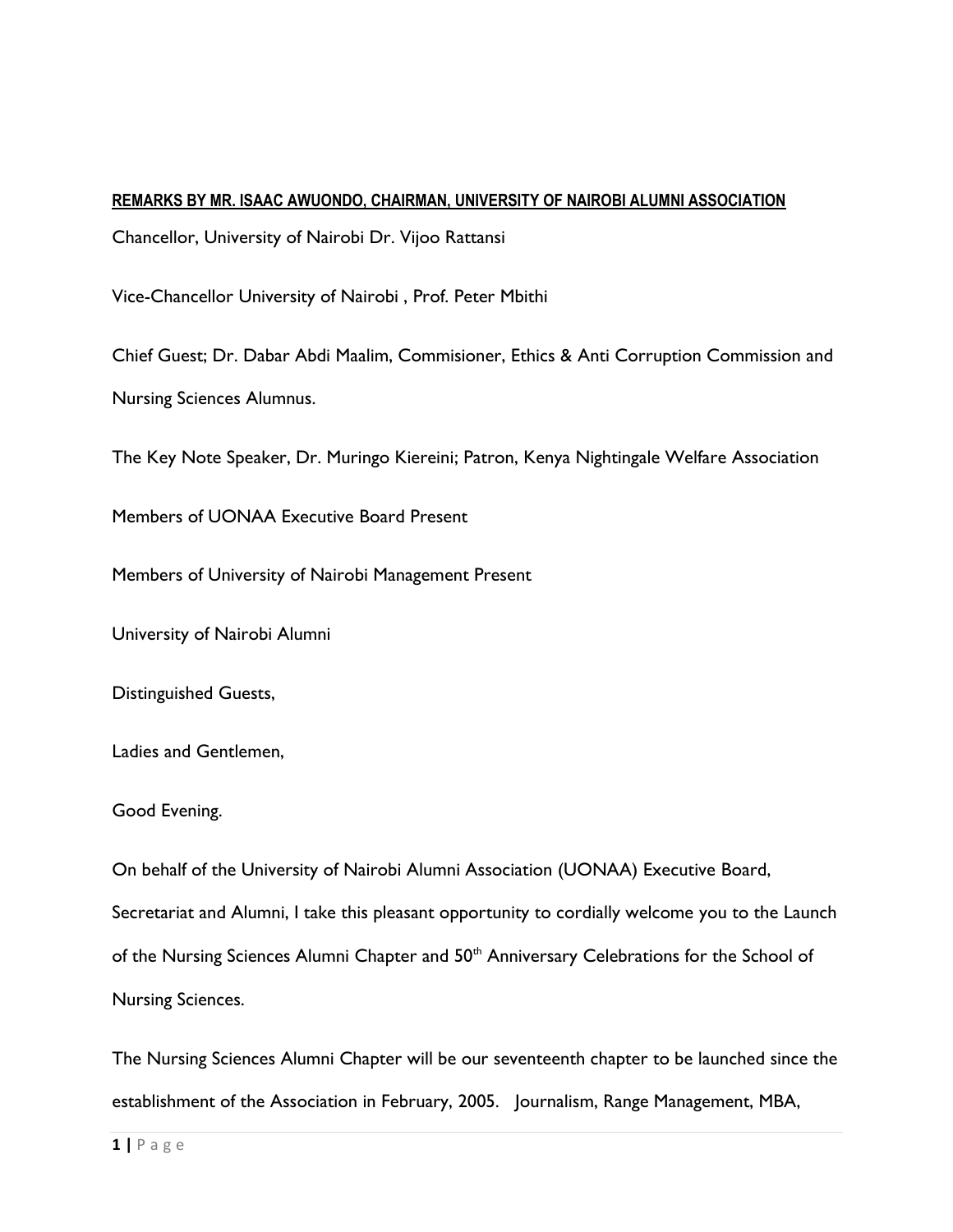Veterinary Medicine, IDIS, Human Medicine, Agriculture, Pharmacy, Chiromo, Computing and Informatics, Education, Engineering, Architecture, Design and Development, Law and the latest being Dental Sciences in March this year.

The launch of the discipline/campus based chapters is not only a source of income to the Association but also a forum for our Alumni to re-unite, interact, network and chart the way forward in assisting their alma mater in infrastructural development, mentorship ,work-study programme and curriculum development amongst other activities of the University. Our role as the Executive Committee is to support these chapters to achieve their objectives by facilitating chapter launches such as the one we launch this evening and guiding the chapter officials on the next steps in order to ensure the chapter continues to thrive.

Ladies and Gentlemen,

Over the last 13 years, UONAA has supported our alma mater in various ways; First, The Association has supported needy students at the University of Nairobi through our annual **Bursary Fund Contribution of Ksh. 2 Million.** To date, the Association has donated **Ksh.21 million shillings** towards this fund that has seen over **800** needy but deserving students benefit from this support.

The Association also supports other key University activities like the **Annual Nairobi Innovation Week Ksh.2 Million**, **Annual University of Nairobi Open Day Ksh.2 Million, Students Reward Program Ksh. 1 Million and UON Graduation Ceremonies Ksh. 1 Million.** The Association has also set aside **Ksh.1 Million** towards the **Research Award and Reward Program** that will reward UoN top Researchers and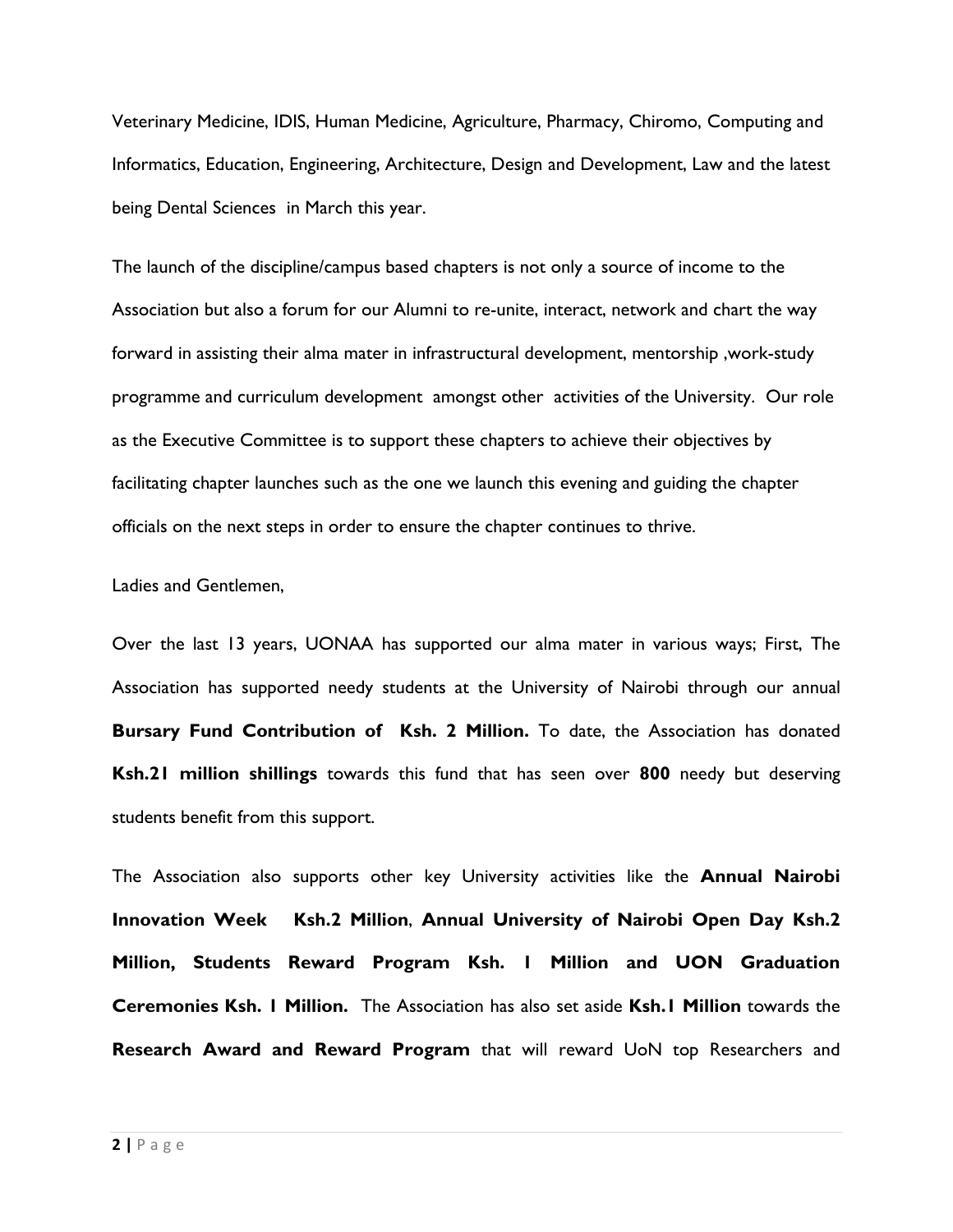encourage them to take their research to market. The Association is able to do all these through the support from alumni through membership registration fees and donations.

As leaders of the Alumni Association, we will continue to work closely with the Nursing Sciences Alumni Chapter officials to ensure that your aspirations as a chapter come to fruition. We will also ensure that our members continue to enjoy enhanced benefits that come with joining the Alumni Association. We will also continue to improve on our online platforms especially the Alumni Information Management System (AIMS) and the UONAA portal to make access to information by our alumni is real time.

I am pleased to announce today that our long awaited alumni card is now with us. This card has been developed in collaboration with Charlestone Travel Limited and the International Student Identity Card (ISIC). This card will not only serve as an identity for all our registered life members but comes with an array of great discounts. Alumni with this card will access discounts between 5% and 40% in over 150 outlets in Kenya i.e Bookshops, Pharmacies, Air travel through Charleston Travel and beauty shops just to mention a few. We believe as an Association that registered Alumni need to enjoy tangible benefits that come with being part of this great family of Alumni.

This evening is not only a day for our fellow alumni from the School of Nursing Sciences Launching their Chapter but its also a great evening for the School and the University at large. The School is Celebrating its  $50<sup>th</sup>$  Anniversary and as an Association, we join the University community in congratulating the School in achieving this important milestone. It is also gratifying to see alumni with us today who were part of the first graduating class. This shows the impact